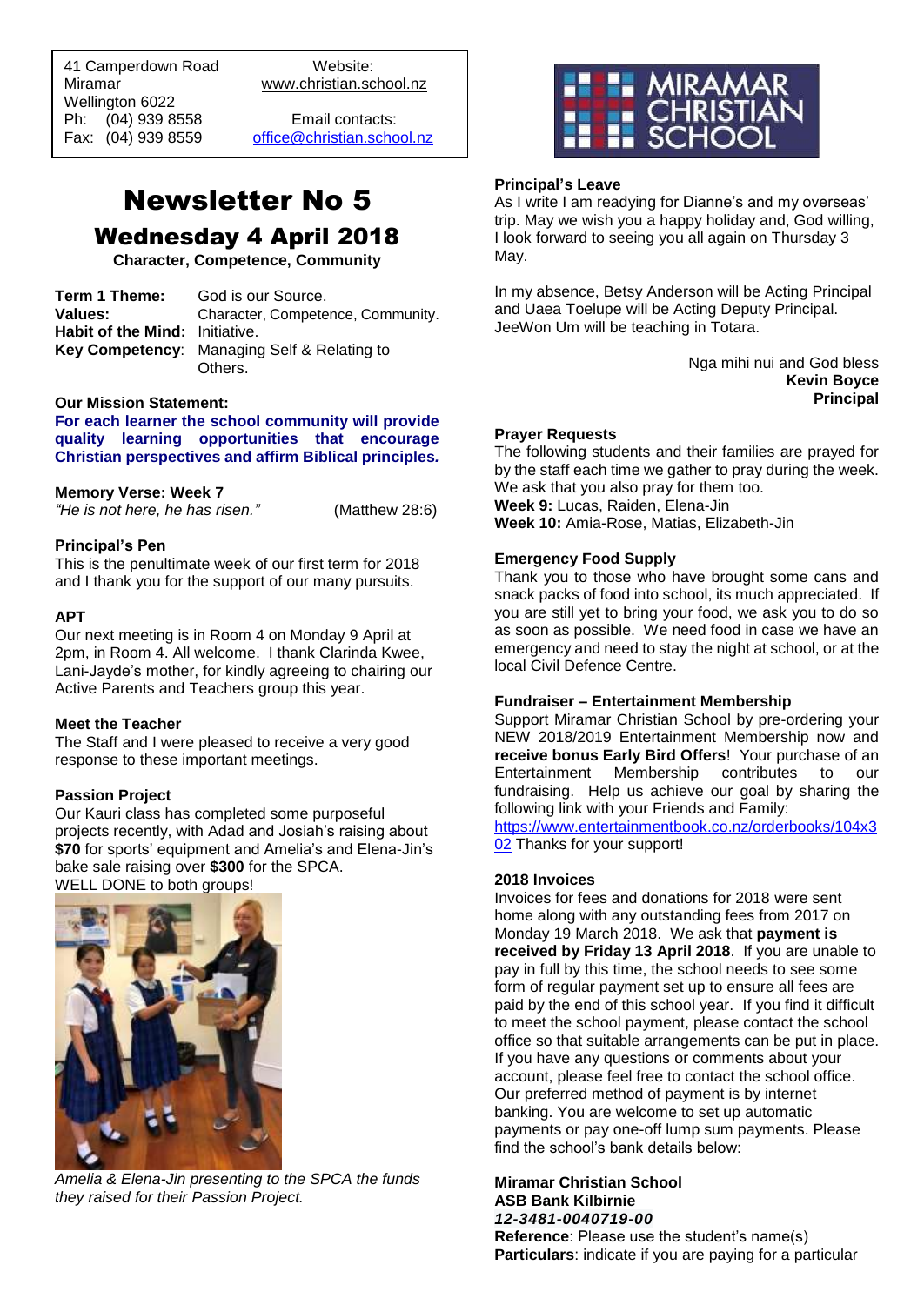# payment (e.g. 2018 School Costs)

Alternatively, payments are accepted in the School Office from 8:45am until 1:00pm Monday to Friday. The School Office is closed during public holidays and school term breaks. They accept payments by cash or cheque.

The Board of Trustees is grateful for your support and welcomes any additional donations families are able to contribute.

## **Tax Donation Summary**

You will be provided with a letter summarising your total contributions/donations paid from the 1 April 2017 through to 31 March 2018. Generally, you can claim a tax credit (formerly rebate) for up to 30% of school donations.

## **Otago Problem Challenge:**

Four girls, Petra, Rose, Sue and Tara, make up the school's "coxless fours" rowing team.

Their ages are 13, 14, 15, and 16 (in some order). At the regatta they sit in the boat as follows:

Petra, who is not the oldest, sits at the back of the boat. Tara, who is 15, does not sit in seat 2.

The girl aged 14, who was not Rose, sits in seat 1. Who sits in seat 2, and what is her age?



**Answer from last newsletter**: There are **24** ways for the girls to sit in the boat.

| <b>SCHOOL DIARY</b>     |                                           |
|-------------------------|-------------------------------------------|
| <b>Every Monday</b>     | Principal's Assembly, 2:30pm              |
| <b>Every Tues/Thurs</b> | <b>Wheels Day</b>                         |
| <b>Every Wednesday</b>  | Subway ordered lunch (optional)           |
| <b>Every Wednesday</b>  | Prayer Group, School Hall, 2.20pm         |
| <b>Every Thursday</b>   | Technicraft (Yrs 7-8)                     |
| <b>Every Friday</b>     | Music Lessons, 8:30am - 1:30pm            |
| <b>Every Sunday</b>     | 10am Gateway Baptist Church - all welcome |
| <b>April</b>            |                                           |
| Thursday 5              | 2018/2019 Entertainment Book released     |
| Friday 6                | Gymnastics                                |
| Monday 9                | APT Mtg, 2:00pm, Room 4                   |
| Monday 9                | BoT Mtg, 6:30pm, Room 4                   |
| Tuesday 10              | EZ Futsal, Yr 5-8                         |
| Thursday 12             | EZ Futsal, Yr 1-4                         |
| Friday 13               | Gymnastics                                |
| Friday 13               | End of Term 1 (3pm finish)                |
| Monday 30               | Term 2 starts                             |
| May                     |                                           |
| Tuesday 1               | Kauri - Library Visit (11am)              |
| Monday 7                | APT Mtg, 2:00pm, Room 4                   |
| Tuesday 8               | ICAS - Digital Technology                 |

Fridays 3-5pm (come straight from school) **16 February** 23 February a March o March 16 March 23 March NO club on Good Friday 6 April 13 April





back

Ring Ben on o22 yo1 5720

Galewie Baptist Cherch, 33 Park Rd, Miraman II getreinshiptisturgund 1 Sandbridgischwashiptisturgund (str.200 ESSS) Supporte



# **POSITIVE PARENTING HELP** TWO HOURS\* IS ALL YOU NEED.

- + Developing good bedtime routines
- + Hassle-free shopping with children + Dealing with disobedience
- + Managing fighting and aggression

7-9PM, MIRAMAR SALVATION ARMY, 63 MIRAMAR AVENUE

Cost per session: \$15 per person, \$25 per couple Apply/register at www.miramarsalvationarmy.co.



14th March **Bith Arvil** 

16th May

20th June

\*PLUS COFFEE TIME!



## **Invitation from Kahurangi Friends and Roxy Cinema**

Kahurangi Friends and Roxy Cinema invite all the students and their whanau to Peninsula Pictures outdoor film screening on Saturday, 7 April. This year we are screening the classic Willy Wonka and the Chocolate Factory. This film is based on the Roald Dahl story and stars Gene Wilder as Willy Wonka. It's got songs you can sign along to, scrumdidilyumptious chocolate, and fabulous Oompa Loompas.

Here are the details:

When: Saturday, 7 April. (Rain day 8 April.) Gates open at 5pm, shorts and trailers start at 6pm, and Willy Wonka starts at 6.20pm Where: Kahurangi School amphitheatre, [43](https://kahurangifriends.us10.list-manage.com/track/click?u=7d0455c9fa6f3be1847c67d5e&id=e160b2ef3c&e=5a233dffc4)  [Strathmore Ave](https://kahurangifriends.us10.list-manage.com/track/click?u=7d0455c9fa6f3be1847c67d5e&id=e160b2ef3c&e=5a233dffc4)

Entry is free, and koha is appreciated. Buy dinner from the stalls and food trucks, or bring a picnic.

Bring a rug and warm clothes. Check for updates here:

[https://www.facebook.com/KahurangiFriends/](https://kahurangifriends.us10.list-manage.com/track/click?u=7d0455c9fa6f3be1847c67d5e&id=9dd2bf6ddc&e=5a233dffc4) So wrap up warm and come and join us for an

evening under the stars.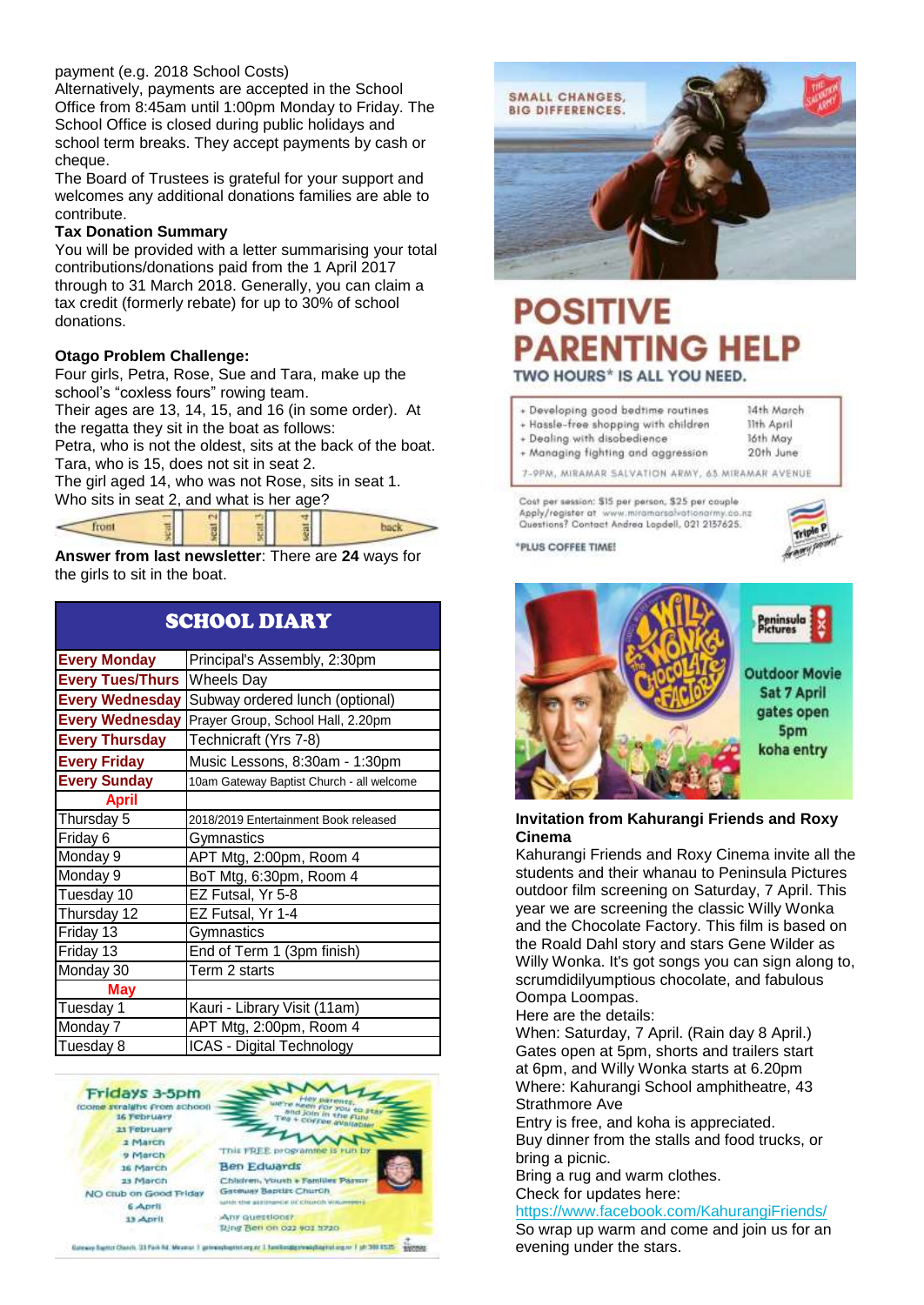# **Uptown Bounce**

Uptown Bounce Trampoline park's mission is to get kiwi kids moving through fun activity.

Our birthday parties involve no stress, no cooking and no clean-up for the parents and are a fun and healthy way for any child to spend a birthday.

Book the healthiest party in town this month and the Birthday person bounces & eats for free! Book online at [uptownbounce.co.nz](http://uptownbounce.co.nz/)

# **BIGAIR GYMSPORTS OWHIRO BAY WGTN**

Cartwheels, Walkovers, Flips, Kongs, Handstands, Barrel Rolls, Handsprings - it's all here at Bigair Gym! Kids love learning a vast range of skills in **Gymnastics, Trampolining, Tumbling, Parkour and Cheerleading!** We have classes to support children of all levels and interests, and these classes are designed to increase children's strength, flexibility, balance, co-ordination and fitness. Children also learn extensive personal skills from Bigair Gym Classes, including increased selfconfidence, self-reflection, listening skills, persistence, self-pride, increased self-esteem and so much more! These skills are so important for our kids to learn. Did you know that Bigair Gym also offer Birthday Parties? Bigair Gyms Term 2 Classes, plus fun & active **School Holiday Programme** are open for bookings NOW! To find out more, please call our Bigair Gym Owhiro Bay on 3838779 or email [wgtn@bigairgym.co.nz](mailto:wgtn@bigairgym.co.nz)

# **2018 NZ Sport Stacking Open Championships**

The 2018 NZ Sport Stacking Open Championships are being held at Northland Memorial Community Centre, 5 Woburn Rd, Northland, Wellington, on Sunday 03 June 2018 (Queen's Birthday Weekend). This competition is open to everyone, with our Novice section enabling those new to the sport to compete alongside seasoned stackers, facing the same thrill of a competition whilst striving for goals and records amongst those of equal experience. The NZ Sport Stacking Open Championships double as trials for the **NZ Black [Stacks](http://newzealandblackstacks.wikispaces.com/)**. Any stacker wishing to be considered for selection for the 2019 NZ Black Stacks team, representing New Zealand overseas, will need to attend this tournament. Registrations can be done online. All details are on the Speed Stacks (NZ) website Tournaments page: **[www.speedstacks.co.nz/](http://www.speedstacks.co.nz/pages/wellington-1) [pages/wellington-1](http://www.speedstacks.co.nz/pages/wellington-1)**

Registrations close on Friday 25 May

**Little Dog Barking Children's Theatre** presents "Twinkle" - **16 April** at Te Papa (no bookings required) and **24-28 April** at BATS Theatre. Suitable for ages 2-8 years old. For ticketing and further information: [info@littledogbarking.co.nz,](mailto:info@littledogbarking.co.nz) 021 042 1851 or [www.littledogbarking.co.nz](http://www.littledogbarking.co.nz/)

# **Kāpiti Island for Kids school holiday programme for ages 9-13 from 25-27 April 2018.**

3 days/2 nights - Includes: night-time kiwi spotting, nature adventures, fishing, swimming, games, wildlife discovery, cabin accommodation (quad share), delicious food, ferry and DOC permits. \$395pp. Limited to 14 spaces. Email: [bookings@kapitiisland.com](mailto:bookings@kapitiisland.com)

# **APRIL '18<br>SCHOOL HOLIDAY** HUNGERBA PROGRAMME

\*HUNGERBALL IS AVAILABLE TO HIRE AND IS<br>PERFECT FOR BIRTHDAY PARTIES, CARNIVALS<br>AND SCHOOL FAIRS. FOR MORE INFORMATION<br>EMAIL SECRETARY@TW.ORG.NZ .

TUE 17th-FRI 20th APRIL 2018 **GRADES 7-9: 9AM-12 NOON GRADES 10-13: 1-4PM** \$140 FOR ONE CHILD, \$260 FOR TWO OR MORE **COACHED BY MIRAMAR RANGERS COACHING STAFF** WITH HUNGERRALL I

DETAILS ABOUT PAYMENT AND REGISTRATION ARE AT WWW.MIRAMARRANGERS.CO.NZ/HOLIDAY PROGRAMME

# **SCHOOL HOLIDAY WORKSHOPS:**

**CALLING ALL SUPER-HEROES APRIL 19 – 20** In the upcoming school holidays, Weta Workshop is opening its doors to a new cohort of creative superheroes! We warmly invite the children of Miramar Christian School to come along. From sketching and sculpting, our workshops for ages 7

– 12 years old will excite and delight! Don't miss out. Book online at [www.wetaworkshop.com/school](http://www.wetaworkshop.com/school-holidays)[holidays](http://www.wetaworkshop.com/school-holidays)

# **CodeCamp - April Holidays**

Dates & Venues: Samuel Marsden School: April 16th – 19th & 23rd – 27th April (Excluding 25th Apr – Anzac day) Maranui SLSC, Lyall Bay: April 16th – 19th Thorndon Primary School: April 16th – 19th & 23rd – 27th April (Excluding 25th Apr – Anzac day)

# **Wilderkids school holiday programme**

Open for bookings. Sustainability Trust's outdoor holiday programme for kids is running again from April 16 to 27. Based at Innermost Gardens and in Wellington Town Belt, the programme gets kids aged 5 to 12 exploring nature and learning about sustainability in a fun, hands-on way. Different activities every day, from making chutney with wild plants to learning bush survival skills. \$56 a day per child, and we have \$10 places available for families with a Community Services Card. More details and bookings on [www.sustaintrust.org.nz/wilderkids](http://www.sustaintrust.org.nz/wilderkids)

**PRIDE LANDS FUN HOLIDAY ADVENTURES AUTUMN HOLIDAYS AT OTARI SCHOOL** AND **BERHAMPORE SCHOOL**